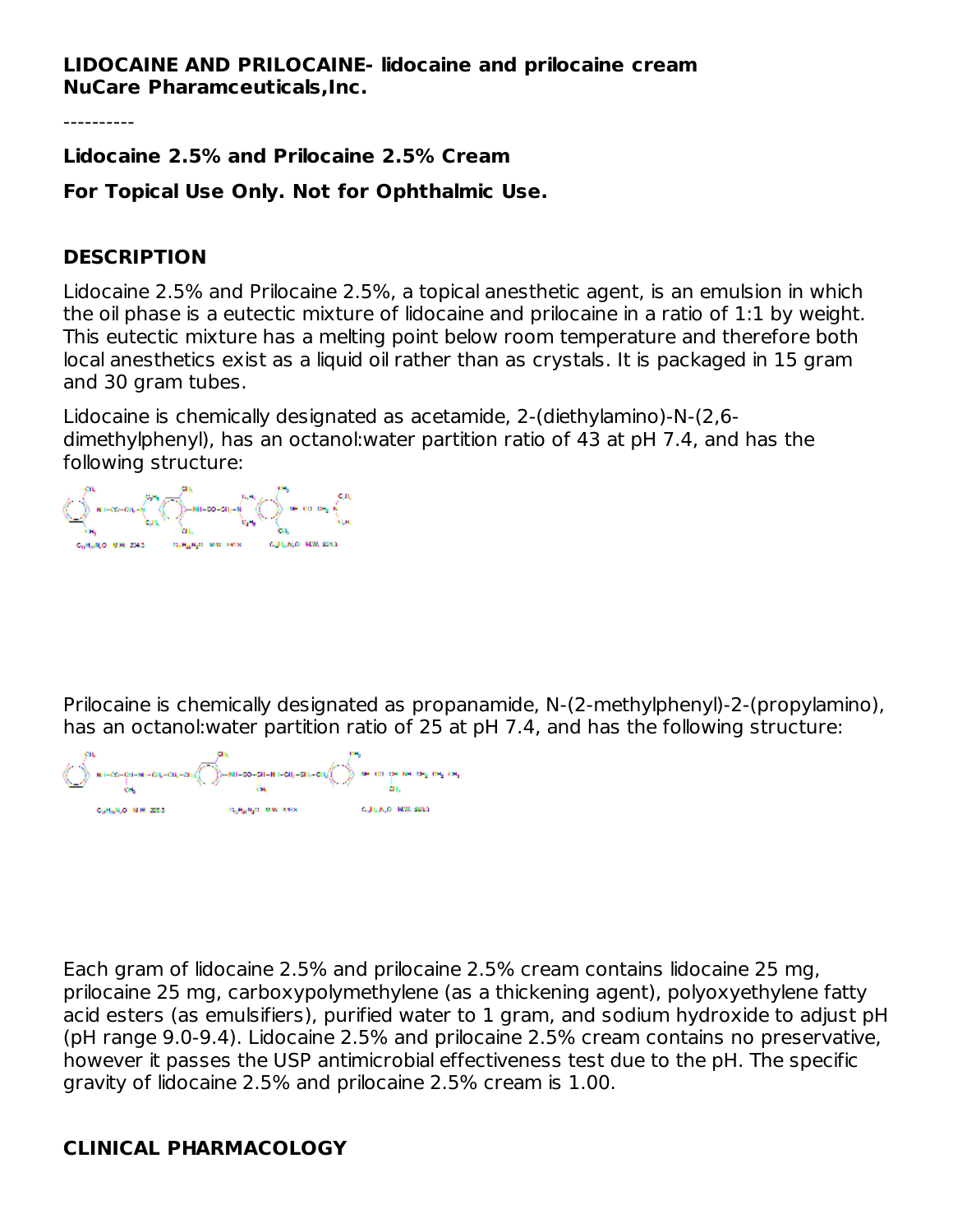## **Mechanism of Action:**

Lidocaine 2.5% and prilocaine 2.5% cream, applied to intact skin under occlusive dressing, provides dermal analgesia by the release of lidocaine and prilocaine from the cream into the epidermal and dermal layers of the skin and by the accumulation of lidocaine and prilocaine in the vicinity of dermal pain receptors and nerve endings. Lidocaine and prilocaine are amide-type local anesthetic agents. Both lidocaine and prilocaine stabilize neuronal membranes by inhibiting the ionic fluxes required for the initiation and conduction of impulses, thereby effecting local anesthetic action.

The onset, depth and duration of dermal analgesia on intact skin provided by lidocaine 2.5% and prilocaine 2.5% cream depend primarily on the duration of application. To provide sufficient analgesia for clinical procedures such as intravenous catheter placement and venipuncture, lidocaine 2.5% and prilocaine 2.5% cream should be applied under an occlusive dressing for at least 1 hour. To provide dermal analgesia for clinical procedures such as split skin graft harvesting, lidocaine 2.5% and prilocaine 2.5% cream should be applied under occlusive dressing for at least 2 hours. Satisfactory dermal analgesia is achieved 1 hour after application, reaches maximum at 2 to 3 hours, and persists for 1 to 2 hours after removal. Absorption from the genital mucosa is more rapid and onset time is shorter (5 to 10 minutes) than after application to intact skin. After a 5 to 10 minute application of lidocaine 2.5% and prilocaine 2.5% cream to female genital mucosa, the average duration of effective analgesia to an argon laser stimulus (which produced a sharp, pricking pain) was 15 to 20 minutes (individual variations in the range of 5 to 45 minutes).

Dermal application of lidocaine 2.5% and prilocaine 2.5% cream may cause a transient, local blanching followed by a transient, local redness or erythema.

## **Pharmacokinetics:**

Lidocaine 2.5% and prilocaine 2.5% cream is a eutectic mixture of lidocaine 2.5% and prilocaine 2.5% formulated as an oil in water emulsion. In this eutectic mixture, both anesthetics are liquid at room temperature (see DESCRIPTION) and the penetration and subsequent systemic absorption of both prilocaine and lidocaine are enhanced over that which would be seen if each component in crystalline form was applied separately as a 2.5% topical cream.

Absorption: The amount of lidocaine and prilocaine systemically absorbed from lidocaine 2.5% and prilocaine 2.5% cream is directly related to both the duration of application and to the area over which it is applied. In two pharmacokinetic studies, 60 g of lidocaine 2.5% and prilocaine 2.5% cream (1.5 g lidocaine and 1.5 g prilocaine) was applied to 400  $\textsf{cm}\,{}^2$  of intact skin on the lateral thigh and then covered by an occlusive dressing. The subjects were then randomized such that one-half of the subjects had the occlusive dressing and residual cream removed after 3 hours, while the remainder left the dressing in place for 24 hours. The results from these studies are summarized below.

#### **Table 1 Absorption of Lidocaine and Prilocaine from Lidocaine 2.5% and Prilocaine 2.5% cream: Normal Volunteers (N=16)**

| Lidocaine 2.5% and        | Area Time Drug |  |                               |      | Absorbed $C_{\text{max}}$ | $T_{max}$ |
|---------------------------|----------------|--|-------------------------------|------|---------------------------|-----------|
| Prilocaine 2.5% Cream (g) |                |  | (cm <sup>2</sup> ) on Content | (mq) | $(\mu g/mL)$ (hr)         |           |
| (hrs)(mq)                 |                |  |                               |      |                           |           |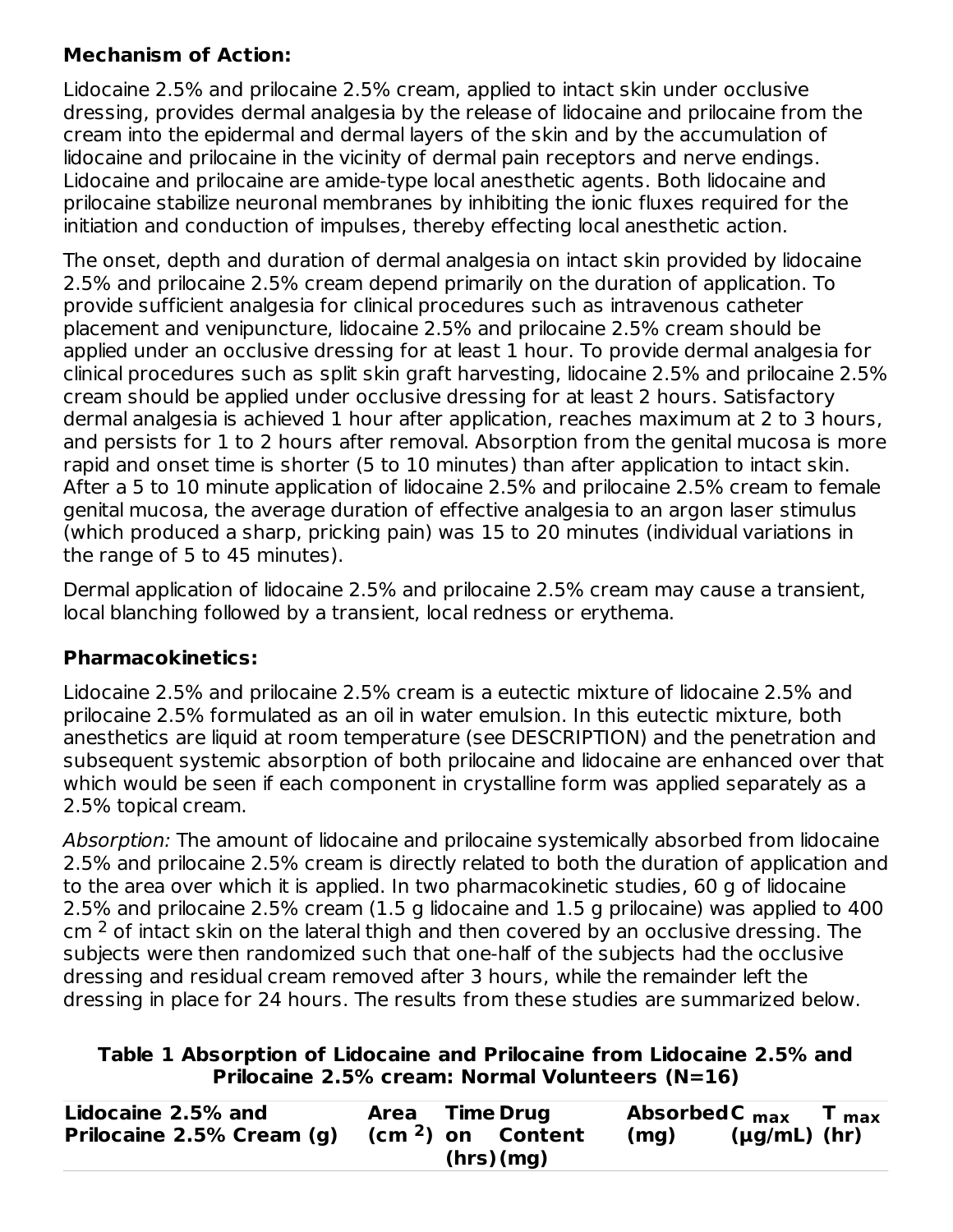| 60 | 400 | 3     | lidocaine<br>1500  | 54  | 0.12 | 4  |
|----|-----|-------|--------------------|-----|------|----|
|    |     |       | prilocaine<br>1500 | 92  | 0.07 | 4  |
| 60 | 400 | $24*$ | lidocaine<br>1500  | 243 | 0.28 | 10 |
|    |     |       | prilocaine<br>1500 | 503 | 0.14 | 10 |

\* Maximum recommended duration of exposure is 4 hours.

When 60 g of lidocaine 2.5% and prilocaine 2.5% cream was applied over 400 cm  $^2$  for 24 hours, peak blood levels of lidocaine are approximately 1/20 the systemic toxic level. Likewise, the maximum prilocaine level is about 1/36 the toxic level. In a pharmacokinetic study, lidocaine 2.5% and prilocaine 2.5% cream was applied to penile skin in 20 adult male patients in doses ranging from 0.5 g to 3.3 g for 15 minutes. Plasma concentrations of lidocaine and prilocaine following lidocaine 2.5% and prilocaine 2.5% cream application in this study were consistently low (2.5-16 ng/mL for lidocaine and 2.5-7 ng/mL for prilocaine). The application of lidocaine 2.5% and prilocaine 2.5% cream to broken or inflamed skin, or to 2,000 cm  $^2$  or more of skin where more of both anesthetics are absorbed, could result in higher plasma levels that could, in susceptible individuals, produce a systemic pharmacologic response.

The absorption of lidocaine 2.5% and prilocaine 2.5% cream applied to genital mucous membranes was studied in two open-label clinical trials. Twenty-nine patients received 10 g of lidocaine 2.5% and prilocaine 2.5% cream applied for 10 to 60 minutes in the vaginal fornices. Plasma concentrations of lidocaine and prilocaine following lidocaine 2.5% and prilocaine 2.5% cream application in these studies ranged from 148 to 641 ng/mL for lidocaine and 40 to 346 ng/mL for prilocaine and time to reach maximum concentration (t  $_{\sf max}$ ) ranged from 21 to 125 minutes for lidocaine and from 21 to 95 minutes for prilocaine. These levels are well below the concentrations anticipated to give rise to systemic toxicity (approximately 5000 ng/mL for lidocaine and prilocaine).

Distribution: When each drug is administered intravenously, the steady-state volume of distribution is 1.1 to 2.1 L/kg (mean 1.5,  $\pm$ 0.3 SD, n=13) for lidocaine and is 0.7 to 4.4 L/kg (mean 2.6,  $\pm$  1.3 SD, n=13) for prilocaine. The larger distribution volume for prilocaine produces the lower plasma concentrations of prilocaine observed when equal amounts of prilocaine and lidocaine are administered. At concentrations produced by application of lidocaine 2.5% and prilocaine 2.5% cream, lidocaine is approximately 70% bound to plasma proteins, primarily alpha-1-acid glycoprotein. At much higher plasma concentrations (1 to 4  $\mu$ g/mL of free base) the plasma protein binding of lidocaine is concentration dependent. Prilocaine is 55% bound to plasma proteins. Both lidocaine and prilocaine cross the placental and blood brain barrier, presumably by passive diffusion.

Metabolism: It is not known if lidocaine or prilocaine are metabolized in the skin. Lidocaine is metabolized rapidly by the liver to a number of metabolites including monoethylglycinexylidide (MEGX) and glycinexylidide (GX), both of which have pharmacologic activity similar to, but less potent than that of lidocaine. The metabolite, 2,6-xylidine, has unknown pharmacologic activity. Following intravenous administration, MEGX and GX concentrations in serum range from 11 to 36% and from 5 to 11% of lidocaine concentrations, respectively. Prilocaine is metabolized in both the liver and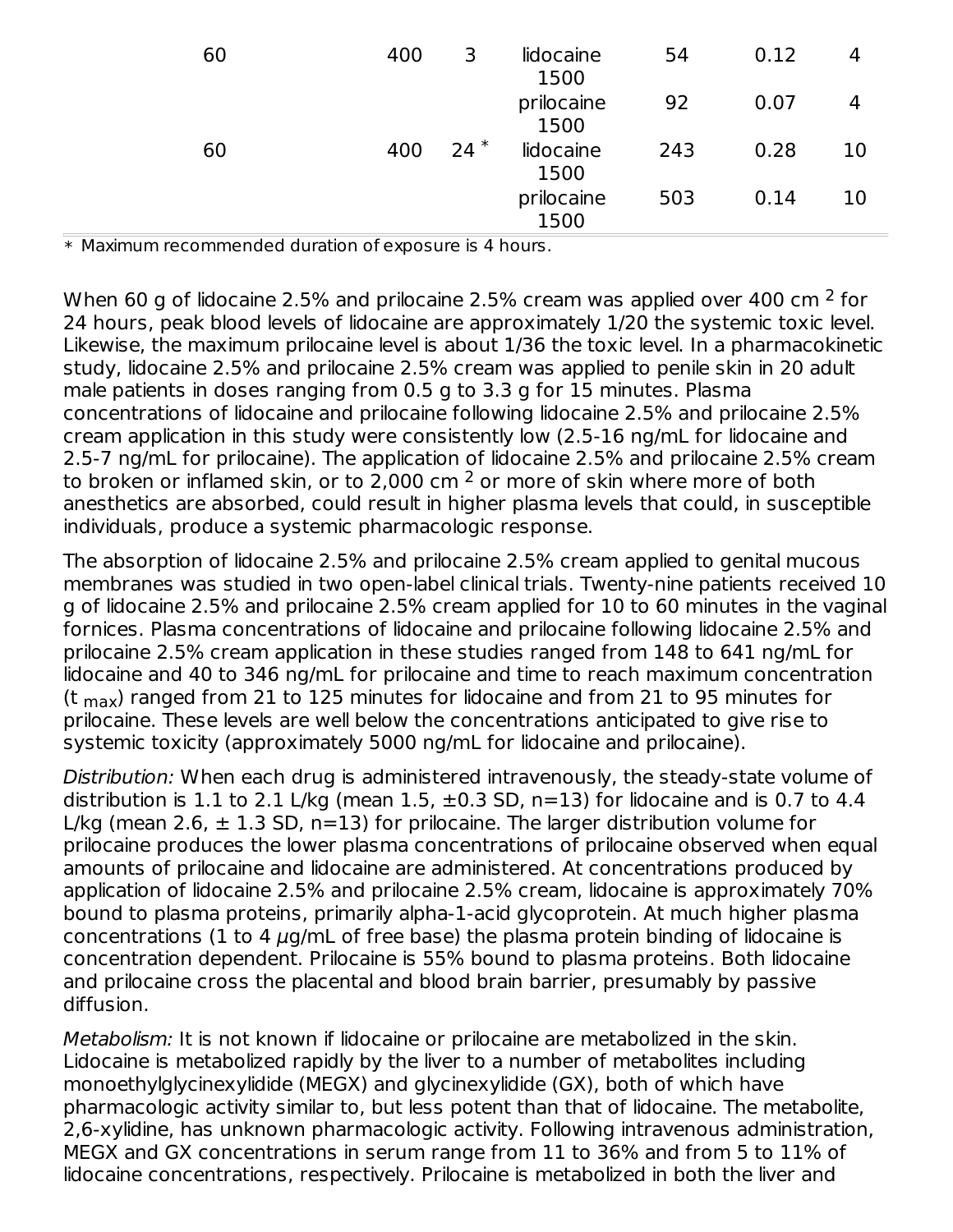kidneys by amidases to various metabolites including ortho-toluidine and N-npropylalanine. It is not metabolized by plasma esterases. The ortho-toluidine metabolite has been shown to be carcinogenic in several animal models (see Carcinogenesis subsection of PRECAUTIONS). In addition, ortho-toluidine can produce methemoglobinemia following systemic doses of prilocaine approximating 8 mg/kg (see ADVERSE REACTIONS). Very young patients, patients with glucose-6-phosphate dehydrogenase deficiencies and patients taking oxidizing drugs such as antimalarials and sulfonamides are more susceptible to methemoglobinemia (see Methemoglobinemia subsection of PRECAUTIONS).

Elimination:- The terminal elimination half-life of lidocaine from the plasma following IV administration is approximately 65 to 150 minutes (mean 110,  $\pm$ 24 SD, n=13). More than 98% of an absorbed dose of lidocaine can be recovered in the urine as metabolites or parent drug. The systemic clearance is 10 to 20 mL/min/kg (mean 13,  $\pm 3$  SD, n=13). The elimination half-life of prilocaine is approximately 10 to 150 minutes (mean 70,  $\pm$ 48 SD,  $n=13$ ). The systemic clearance is 18 to 64 mL/min/kg (mean 38,  $\pm 15$  SD,  $n=13$ ). During intravenous studies, the elimination half-life of lidocaine was statistically significantly longer in elderly patients (2.5 hours) than in younger patients (1.5 hours). No studies are available on the intravenous pharmacokinetics of prilocaine in elderly patients.

Pediatrics: Some pharmacokinetic (PK) data are available in infants (1 month to <2 years old) and children (2 to <12 years old). One PK study was conducted in 9 full-term neonates (mean age: 7 days and mean gestational age: 38.8 weeks). The study results show that neonates had comparable plasma lidocaine and prilocaine concentrations and blood methemoglobin concentrations as those found in previous pediatric PK studies and clinical trials. There was a tendency towards an increase in methemoglobin formation. However, due to assay limitations and very little amount of blood that could be collected from neonates, large variations in the above reported concentrations were found.

Special Populations: No specific PK studies were conducted. The half-life may be increased in cardiac or hepatic dysfunction. Prilocaine's half-life also may be increased in hepatic or renal dysfunction since both of these organs are involved in prilocaine metabolism.

## **Clinical Studies**

Lidocaine 2.5% and prilocaine 2.5% cream application in adults prior to IV cannulation or venipuncture was studied in 200 patients in four clinical studies in Europe. Application for at least 1 hour provided significantly more dermal analgesia than placebo cream or ethyl chloride. Lidocaine 2.5% and prilocaine 2.5% cream was comparable to subcutaneous lidocaine, but was less efficacious than intradermal lidocaine. Most patients found lidocaine 2.5% and prilocaine 2.5% cream treatment preferable to lidocaine infiltration or ethyl chloride spray.

Lidocaine 2.5% and prilocaine 2.5% cream was compared with 0.5% lidocaine infiltration prior to skin graft harvesting in one open label study in 80 adult patients in England. Application of lidocaine 2.5% and prilocaine 2.5% cream for 2 to 5 hours provided dermal analgesia comparable to lidocaine infiltration.

Lidocaine 2.5% and prilocaine 2.5% cream application in children was studied in seven non-US studies (320 patients) and one US study (100 patients). In controlled studies,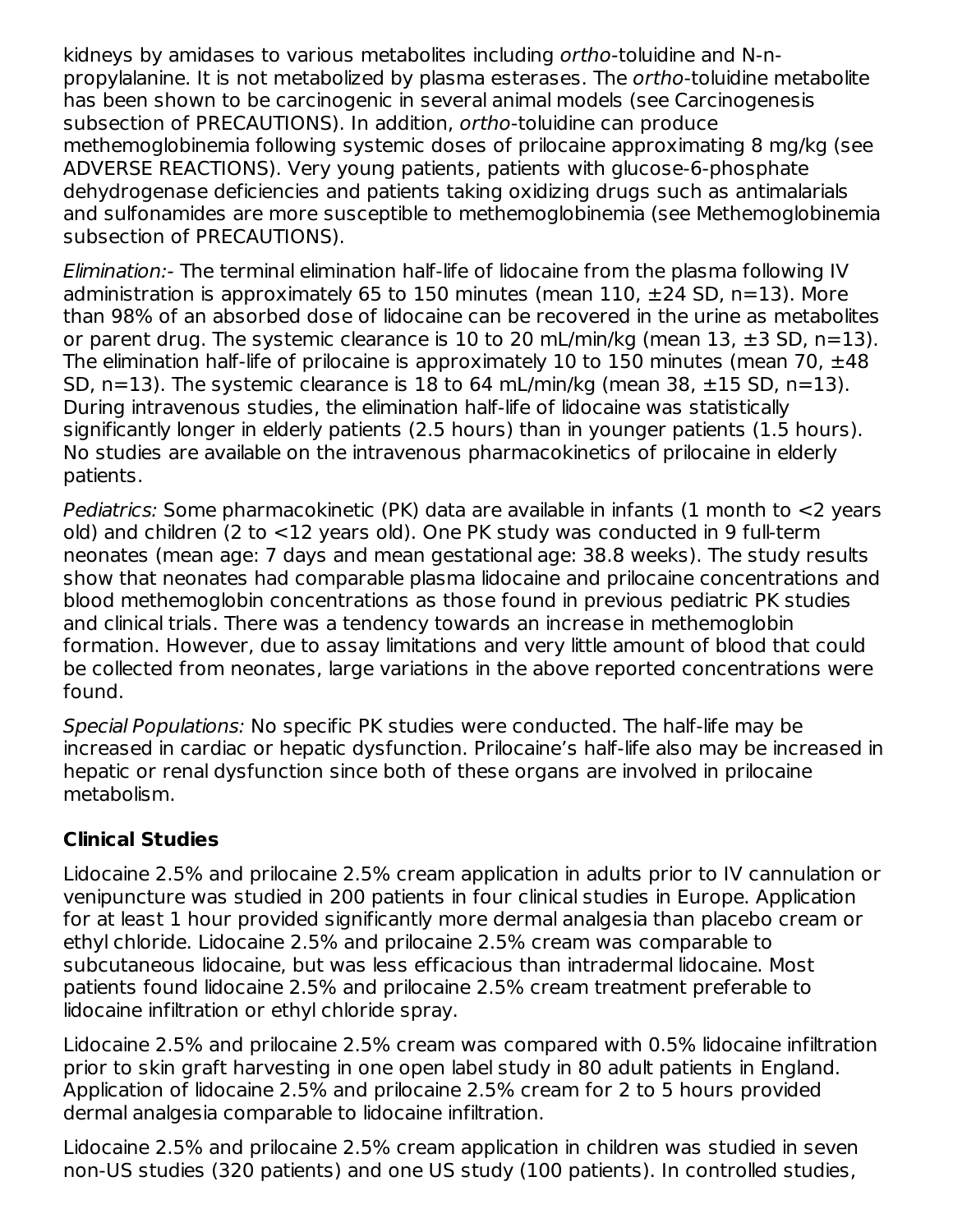application of lidocaine 2.5% and prilocaine 2.5% cream for at least 1 hour with or without presurgical medication prior to needle insertion provided significantly more pain reduction than placebo. In children under the age of seven years, lidocaine 2.5% and prilocaine 2.5% cream was less effective than in older children or adults.

Lidocaine 2.5% and prilocaine 2.5% cream was compared with placebo in the laser treatment of facial port-wine stains in 72 pediatric patients (ages 5−16). Lidocaine 2.5% and prilocaine 2.5% cream was effective in providing pain relief during laser treatment.

Lidocaine 2.5% and prilocaine 2.5% cream alone was compared with lidocaine 2.5% and prilocaine 2.5% cream followed by lidocaine infiltration and lidocaine infiltration alone prior to cryotherapy for the removal of male genital warts. The data from 121 patients demonstrated that lidocaine 2.5% and prilocaine 2.5% cream was not effective as a sole anesthetic agent in managing the pain from the surgical procedure. The administration of lidocaine 2.5% and prilocaine 2.5% cream prior to lidocaine infiltration provided significant relief of discomfort associated with local anesthetic infiltration and thus was effective in the overall reduction of pain from the procedure only when used in conjunction with local anesthetic infiltration of lidocaine.

Lidocaine 2.5% and prilocaine 2.5% cream was studied in 105 full term neonates (gestational age: 37 weeks) for blood drawing and circumcision procedures. When considering the use of lidocaine 2.5% and prilocaine 2.5% cream in neonates, the primary concerns are the systemic absorption of the active ingredients and the subsequent formation of methemoglobin. In clinical studies performed in neonates, the plasma levels of lidocaine, prilocaine, and methemoglobin were not reported in a range expected to cause clinical symptoms.

Local dermal effects associated with lidocaine 2.5% and prilocaine 2.5% cream application in these studies on intact skin included paleness, redness and edema and were transient in nature (see ADVERSE REACTIONS).

The application of lidocaine 2.5% and prilocaine 2.5% cream on genital mucous membranes for minor, superficial surgical procedures (eg, removal of condylomata acuminata) was studied in 80 patients in a placebo-controlled clinical trial (60 patients received lidocaine 2.5% and prilocaine 2.5% cream and 20 patients received placebo). Lidocaine 2.5% and prilocaine 2.5% cream (5 to 10 g) applied between 1 and 75 minutes before surgery, with a median time of 15 minutes, provided effective local anesthesia for minor superficial surgical procedures. The greatest extent of analgesia, as measured by VAS scores, was attained after 5 to 15 minutes' application. The application of lidocaine 2.5% and prilocaine 2.5% cream to genital mucous membranes as pretreatment for local anesthetic infiltration was studied in a double-blind, placebo-controlled study in 44 female patients (21 patients received lidocaine 2.5% and prilocaine 2.5% cream and 23 patients received placebo) scheduled for infiltration prior to a surgical procedure of the external vulva or genital mucosa. Lidocaine 2.5% and prilocaine 2.5% cream applied to the genital mucous membranes for 5 to 10 minutes resulted in adequate topical anesthesia for local anesthetic injection.

#### **Individualization of Dose**

The dose of lidocaine 2.5% and prilocaine 2.5% cream that provides effective analgesia depends on the duration of the application over the treated area.

All pharmacokinetic and clinical studies employed a thick layer of lidocaine 2.5% and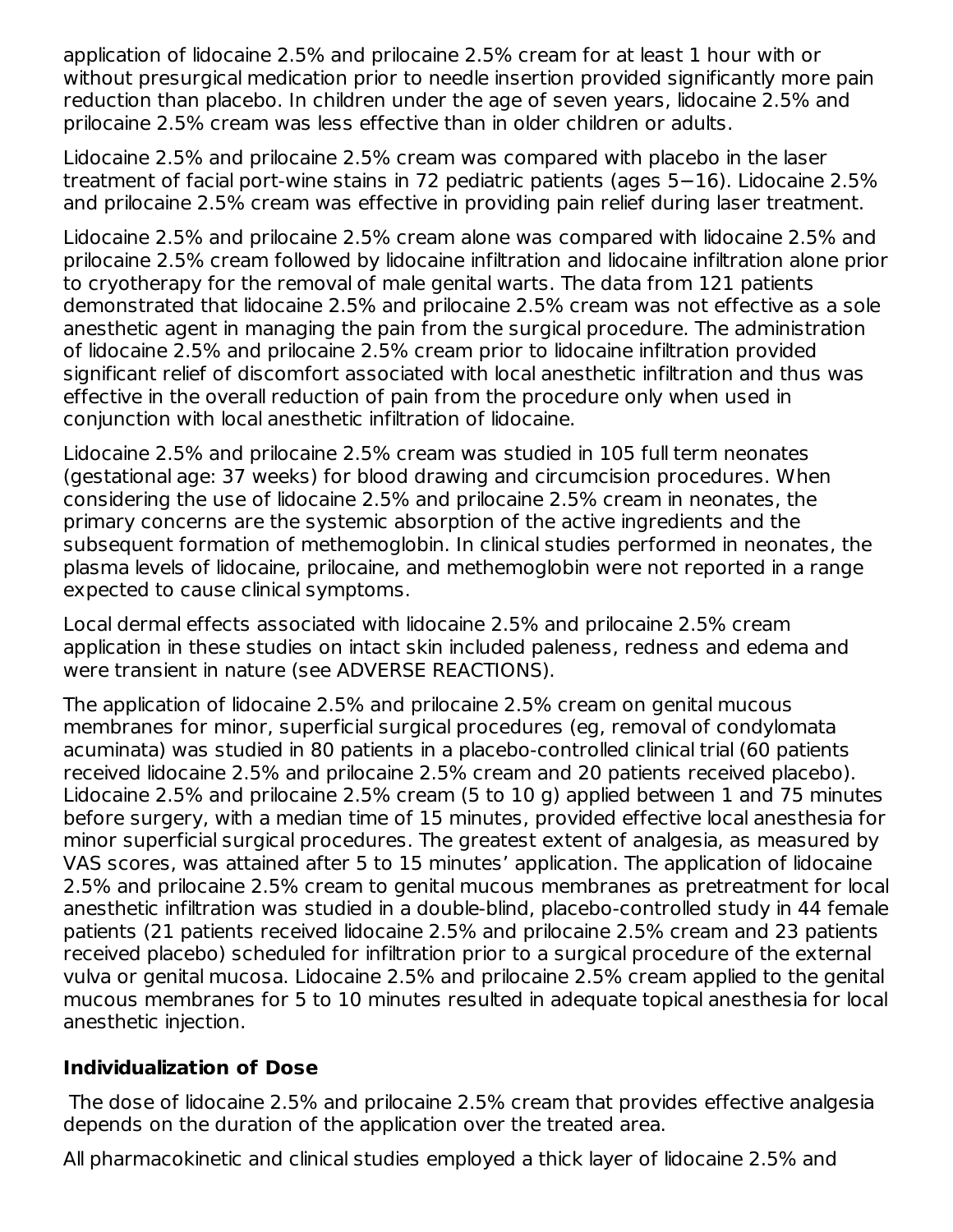prilocaine 2.5% cream (1–2 g/10 cm <sup>2</sup>). The duration of application prior to venipuncture was 1 hour. The duration of application prior to taking split thickness skin grafts was 2 hours. A thinner application has not been studied and may result in less complete analgesia or a shorter duration of adequate analgesia.

The systemic absorption of lidocaine and prilocaine is a side effect of the desired local effect. The amount of drug absorbed depends on surface area and duration of application. The systemic blood levels depend on the amount absorbed and patient size (weight) and the rate of systemic drug elimination. Long duration of application, large treatment area, small patients, or impaired elimination may result in high blood levels. The systemic blood levels are typically a small fraction (1/20 to 1/36) of the blood levels that produce toxicity. Table 2 below gives maximum recommended doses, application areas, and application times for infants and children.

#### **Table 2 LIDOCAINE 2.5% AND PRILOCAINE 2.5% CREAM MAXIMUM RECOMMENDED DOSE, APPLICATION AREA, AND APPLICATION TIME BY AGE AND WEIGHT \***

| For Infants and Children Based on Application to Intact Skin |                                                                             |                                                           |                                                     |  |  |  |
|--------------------------------------------------------------|-----------------------------------------------------------------------------|-----------------------------------------------------------|-----------------------------------------------------|--|--|--|
| <b>Age and Body</b><br>Weight<br><b>Requirements</b>         | <b>Maximum Total Dose of</b><br>lidocaine 2.5% and prilocaine<br>2.5% cream | <b>Maximum</b><br><b>Application</b><br>Area <sup>t</sup> | <b>Maximum</b><br><b>Application</b><br><b>Time</b> |  |  |  |
| 0 up to 3 months or<br>$< 5$ kg                              | 1 <sub>g</sub>                                                              | 10 cm $^2$                                                | 1 hour                                              |  |  |  |
| 3 up to 12 months<br>and $>$ 5 kg                            | 2g                                                                          | 20 cm $^2$                                                | 4 hours                                             |  |  |  |
| 1 to 6 years and $>$<br>10 <sub>kg</sub>                     | 10 <sub>q</sub>                                                             | 100 cm $^2$                                               | 4 hours                                             |  |  |  |
| 7 to 12 years and $>$<br>20 kg                               | 20q                                                                         | 200 cm $2$                                                | 4 hours                                             |  |  |  |

Please note: If a patient greater than 3 months old does not meet the minimum weight  $\,$ requirement, the maximum total dose of lidocaine 2.5% and prilocaine 2.5% cream should be restricted to that which corresponds to the patient's **weight**

 $\ast$  These are broad guidelines for avoiding systemic toxicity in applying lidocaine 2.5% and prilocaine 2.5% cream to patients with normal intact skin and with normal renal and hepatic function.

† For more individualized calculation of how much lidocaine and prilocaine may be absorbed, physicians can use the following estimates of lidocaine and prilocaine absorption for children and adults: The estimated mean ( $\pm$ SD) absorption of lidocaine is 0.045 ( $\pm$ 0.016) mg/cm 2/hr. The estimated mean  $(\pm SD)$  absorption of prilocaine is 0.077 ( $\pm$ 0.036) mg/cm 2/hr.

An I.V. antiarrhythmic dose of lidocaine is 1 mg/kg (70 mg/70 kg) and gives a blood level of about 1  $\mu$ g/mL. Toxicity would be expected at blood levels above 5  $\mu$ g/mL. Smaller areas of treatment are recommended in a debilitated patient, a small child or a patient with impaired elimination. Decreasing the duration of application is likely to decrease the analgesic effect.

## **INDICATIONS AND USAGE**

Lidocaine 2.5% and prilocaine 2.5% cream (a eutectic mixture of lidocaine 2.5% and prilocaine 2.5%) is indicated as a topical anesthetic for use on: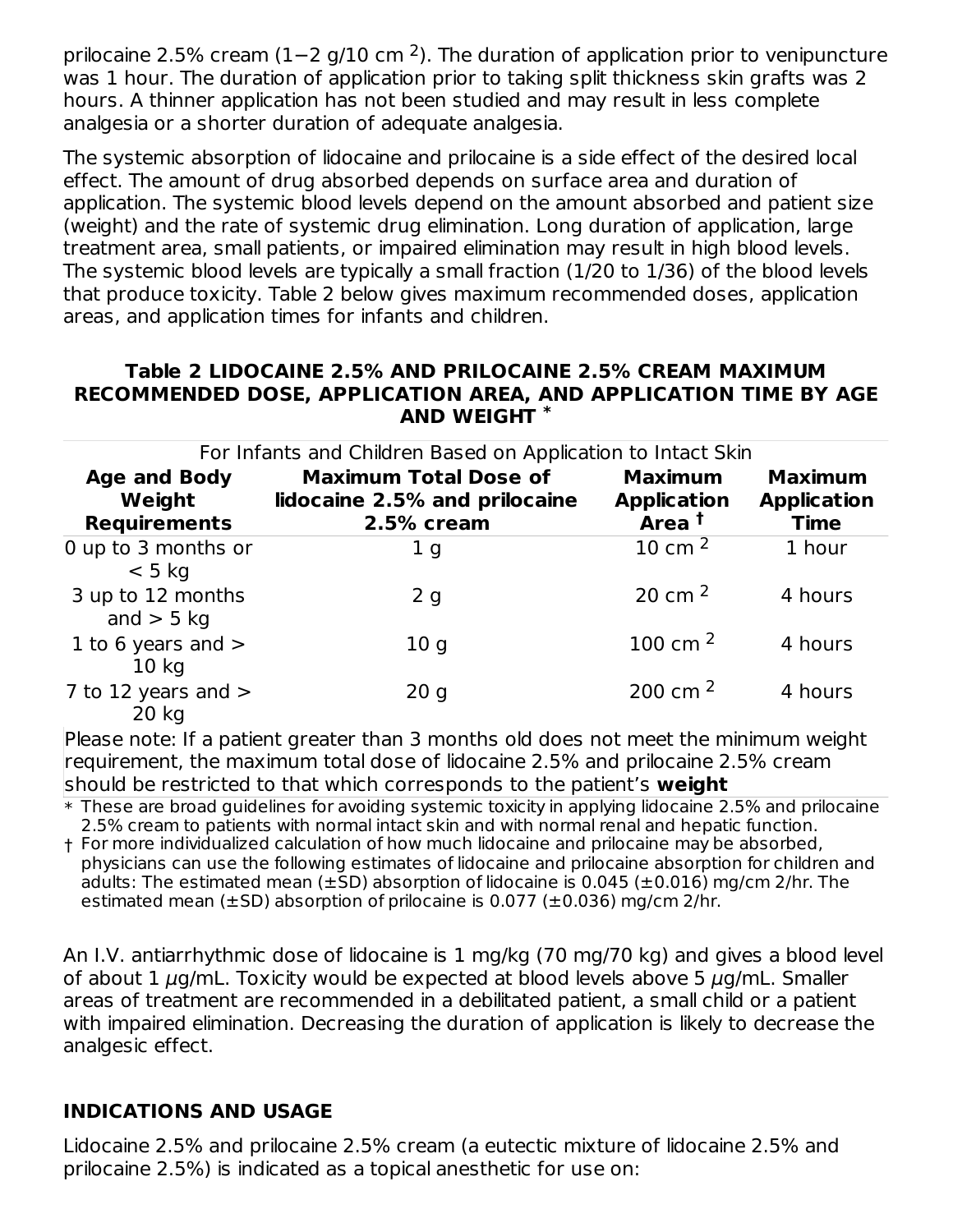- **normal intact skin** for local analgesia.
- **genital mucous membranes** for superficial minor surgery and as pretreatment for infiltration anesthesia.

Lidocaine 2.5% and prilocaine 2.5% cream is not recommended in any clinical situation when penetration or migration beyond the tympanic membrane into the middle ear is possible because of the ototoxic effects observed in animal studies (see WARNINGS).

## **CONTRAINDICATIONS**

lidocaine 2.5% and prilocaine 2.5% cream (lidocaine 2.5% and prilocaine 2.5%) is contraindicated in patients with a known history of sensitivity to local anesthetics of the amide type or to any other component of the product.

### **WARNINGS**

Application of lidocaine 2.5% and prilocaine 2.5% cream to larger areas or for longer times than those recommended could result in sufficient absorption of lidocaine and prilocaine resulting in serious adverse effects (see Individualization of Dose).

Patients treated with class III anti-arrhythmic drugs (eg, amiodarone, bretylium, sotalol, dofetilide) should be under close surveillance and ECG monitoring considered, because cardiac effects may be additive.

Studies in laboratory animals (guinea pigs) have shown that lidocaine 2.5% and prilocaine 2.5% cream has an ototoxic effect when instilled into the middle ear. In these same studies, animals exposed to lidocaine 2.5% and prilocaine 2.5% cream only in the external auditory canal, showed no abnormality. lidocaine 2.5% and prilocaine 2.5% cream should not be used in any clinical situation when its penetration or migration beyond the tympanic membrane into the middle ear is possible.

#### **Methemoglobinemia**

Lidocaine 2.5% and prilocaine 2.5% cream should not be used in those rare patients with congenital or idiopathic methemoglobinemia and in infants under the age of twelve months who are receiving treatment with methemoglobin-inducing agents.

Very young patients or patients with glucose-6-phosphate dehydrogenase deficiencies are more susceptible to methemoglobinemia.

Patients taking drugs associated with drug-induced methemoglobinemia such as sulfonamides, acetaminophen, acetanilid, aniline dyes, benzocaine, chloroquine, dapsone, naphthalene, nitrates and nitrites, nitrofurantoin, nitroglycerin, nitroprusside, pamaquine, paraaminosalicylic acid, phenacetin, phenobarbital, phenytoin, primaquine, quinine, are also at greater risk for developing methemoglobinemia.

There have been reports of significant methemoglobinemia (20-30%) in infants and children following excessive applications of lidocaine 2.5% and prilocaine 2.5% cream. These cases involved the use of large doses, larger than recommended areas of application, or infants under the age of 3 months who did not have fully mature enzyme systems. In addition, a few of these cases involved the concomitant administration of methemoglobin-inducing agents. Most patients recovered spontaneously after removal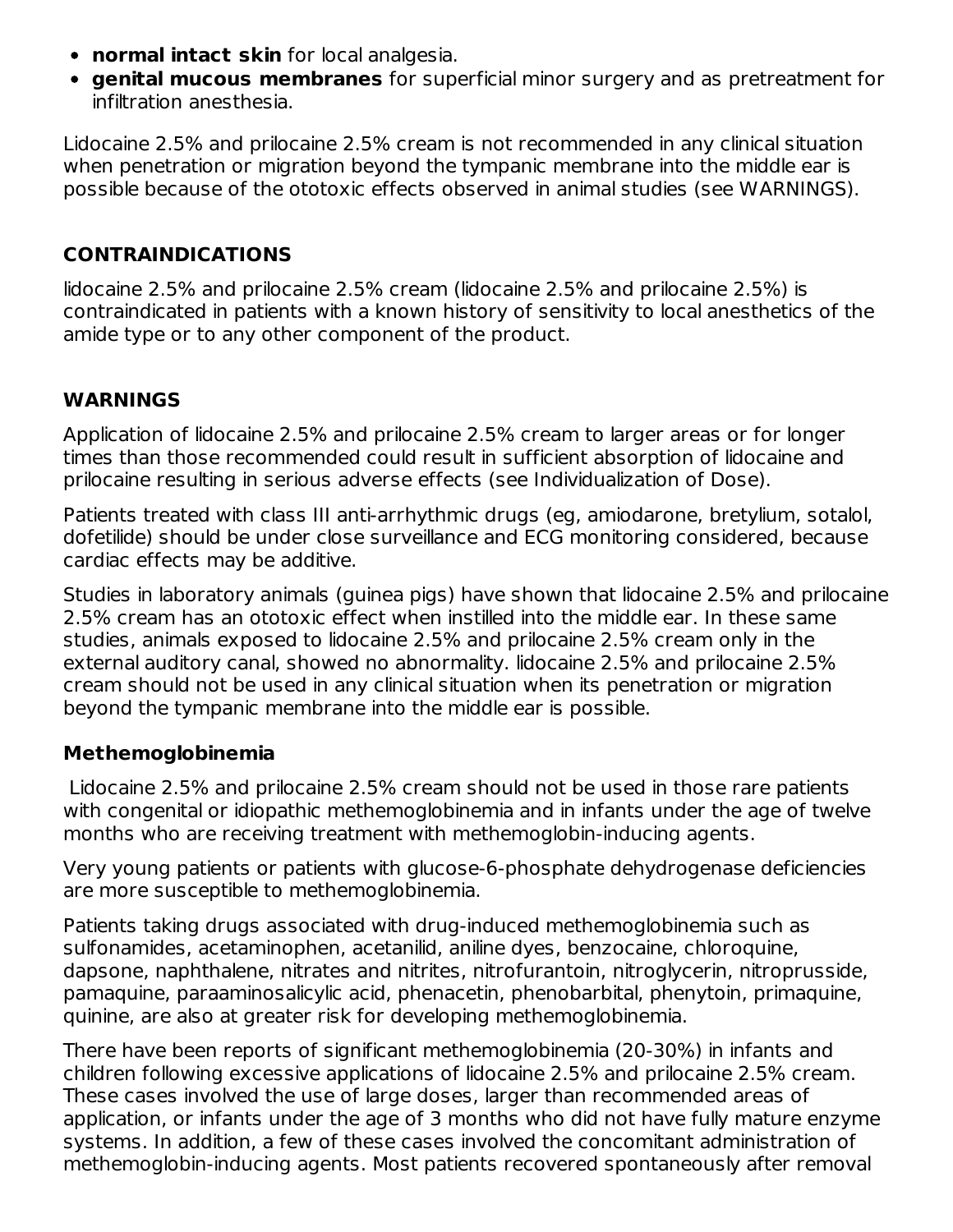of the cream. Treatment with IV methylene blue may be effective if required.

Physicians are cautioned to make sure that parents or other caregivers understand the need for careful application of lidocaine 2.5% and prilocaine 2.5% cream, to ensure that the doses and areas of application recommended in Table 2 are not exceeded (especially in children under the age of 3 months) and to limit the period of application to the minimum required to achieve the desired anesthesia.

Neonates and infants up to 3 months of age should be monitored for Met-Hb levels before, during, and after the application of lidocaine 2.5% and prilocaine 2.5% cream, provided the test results can be obtained quickly.

## **PRECAUTIONS**

#### **General:**

Repeated doses of lidocaine 2.5% and prilocaine 2.5% cream may increase blood levels of lidocaine and prilocaine. lidocaine 2.5% and prilocaine 2.5% cream should be used with caution in patients who may be more sensitive to the systemic effects of lidocaine and prilocaine including acutely ill, debilitated, or elderly patients.

Lidocaine 2.5% and prilocaine 2.5% cream should not be applied to open wounds.

Care should be taken not to allow lidocaine 2.5% and prilocaine 2.5% cream to come in contact with the eye because animal studies have demonstrated severe eye irritation. Also the loss of protective reflexes can permit corneal irritation and potential abrasion. Absorption of lidocaine 2.5% and prilocaine 2.5% cream in conjunctival tissues has not been determined. If eye contact occurs, immediately wash out the eye with water or saline and protect the eye until sensation returns.

Patients allergic to paraaminobenzoic acid derivatives (procaine, tetracaine, benzocaine, etc.) have not shown cross sensitivity to lidocaine and/or prilocaine; however, lidocaine 2.5% and prilocaine 2.5% cream should be used with caution in patients with a history of drug sensitivities, especially if the etiologic agent is uncertain.

Patients with severe hepatic disease, because of their inability to metabolize local anesthetics normally, are at greater risk of developing toxic plasma concentrations of lidocaine and prilocaine.

Lidocaine and prilocaine have been shown to inhibit viral and bacterial growth. The effect of lidocaine 2.5% and prilocaine 2.5% cream on **intradermal** injections of **live** vaccines has not been determined.

## **Information for Patients:**

When lidocaine 2.5% and prilocaine 2.5% cream is used, the patient should be aware that the production of dermal analgesia may be accompanied by the block of all sensations in the treated skin. For this reason, the patient should avoid inadvertent trauma to the treated area by scratching, rubbing, or exposure to extreme hot or cold temperatures until complete sensation has returned.

Lidocaine 2.5% and prilocaine 2.5% cream should not be applied near the eyes or on open wounds.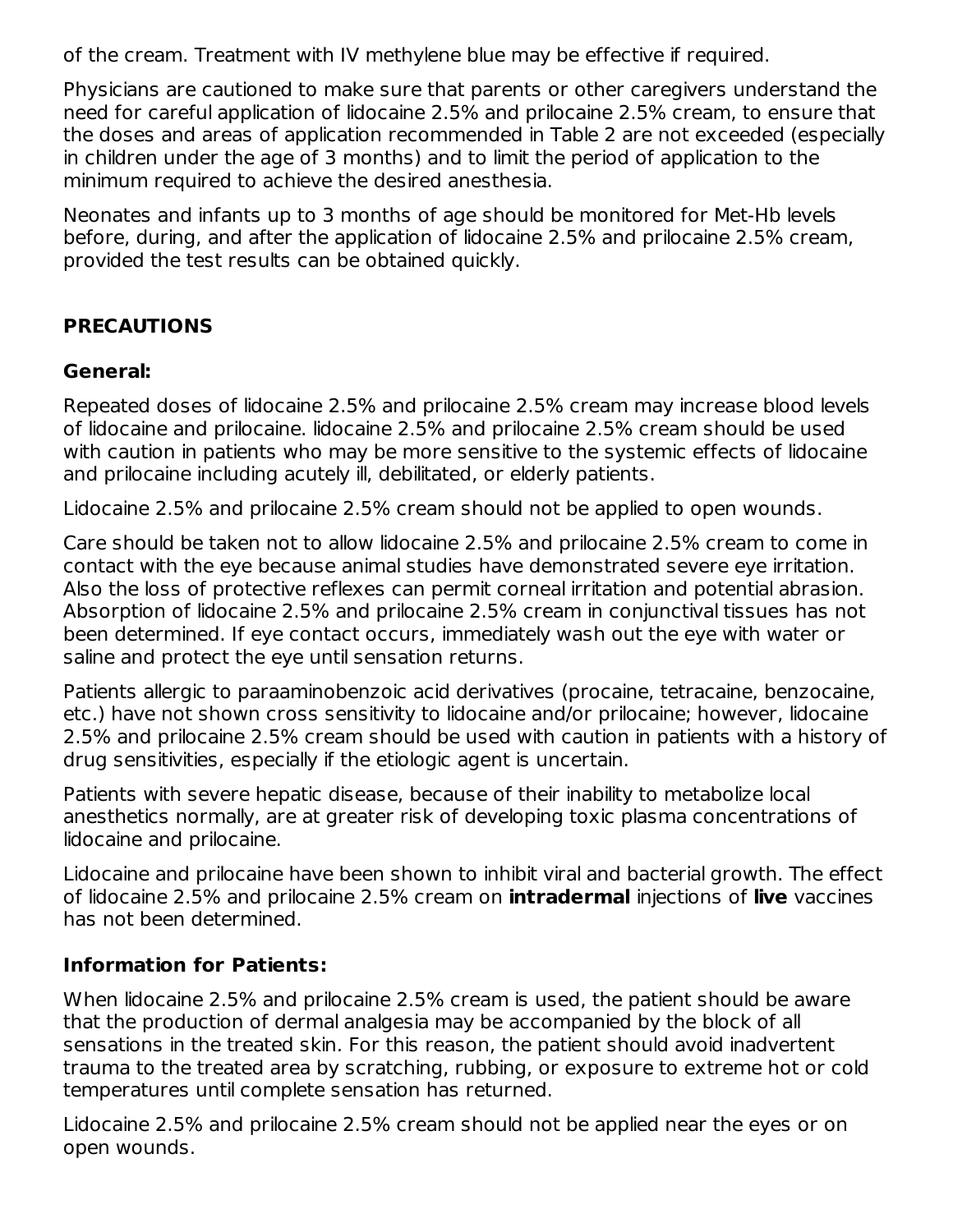## **Drug Interactions:**

Lidocaine 2.5% and prilocaine 2.5% cream should be used with caution in patients receiving Class I antiarrhythmic drugs (such as tocainide and mexiletine) since the toxic effects are additive and potentially synergistic.

#### **Prilocaine may contribute to the formation of methemoglobin in patients treated with other drugs known to cause this condition** (see Methemoglobinemia subsection of WARNINGS).

Specific interaction studies with lidocaine/prilocaine and class III anti-arrhythmic drugs (eg, amiodarone, bretylium, sotalol, dofetilide) have not been performed, but caution is advised (see WARNINGS).

Should lidocaine 2.5% and prilocaine 2.5% cream be used concomitantly with other products containing lidocaine and/or prilocaine, cumulative doses from all formulations must be considered.

## **Carcinogenesis, Mutagenesis, Impairment of Fertility**

Carcinogenesis: Long-term studies in animals designed to evaluate the carcinogenic potential of lidocaine and prilocaine have not been conducted.

Metabolites of prilocaine have been shown to be carcinogenic in laboratory animals. In the animal studies reported below, doses or blood levels are compared with the Single Dermal Administration (SDA) of 60 g of lidocaine 2.5% and prilocaine 2.5% cream to 400 cm  $^2$  for 3 hours to a small person (50 kg). The typical application of lidocaine 2.5% and prilocaine 2.5% cream for one or two treatments for venipuncture sites (2.5 or 5 g) would be 1/24 or 1/12 of that dose in an adult or about the same mg/kg dose in an infant.

Chronic oral toxicity studies of ortho-toluidine, a metabolite of prilocaine, in mice (450 to 7,200 mg/m <sup>2</sup>; 60 to 960 times SDA) and rats (900 to 4,800 mg/m <sup>2</sup>; 60 to 320 times SDA) have shown that ortho-toluidine is a carcinogen in both species. The tumors included hepatocarcinomas/adenomas in female mice, multiple occurrences of hemangiosarcomas/hemangiomas in both sexes of mice, sarcomas of multiple organs, transitional-cell carcinomas/papillomas of urinary bladder in both sexes of rats, subcutaneous fibromas/fibrosarcomas and mesotheliomas in male rats, and mammary gland fibroadenomas/adenomas in female rats. The lowest dose tested (450 mg/m  $^2$  in mice, 900 mg/m  $^2$  in rats, 60 times SDA) was carcinogenic in both species. Thus the noeffect dose must be less than 60 times SDA. The animal studies were conducted at 150 to 2,400 mg/kg in mice and at 150 to 800 mg/kg in rats. The dosages have been converted to mg/m  $^2$  for the SDA calculations above.

Mutagenesis**:** The mutagenic potential of lidocaine HCl has been tested in a bacterial reverse (Ames) assay test in Salmonella, an in vitro chromosomal aberration assay using human lymphocytes and in an *in vivo* micronucleus test in mice. There was no indication of mutagenicity or structural damage to chromosomes in these tests.

Ortho-toluidine, a metabolite of prilocaine at a concentration of 0.5 mcg/mL was genotoxic in Escherichia coli DNA repair and phage-induction assays. Urine concentrates from rats treated with ortho-toluidine (300 mg/kg orally; 300 times SDA) were mutagenic when examined in Salmonella typhimurium in the presence of metabolic activation. Several other tests on ortho-toluidine, including reverse mutations in five different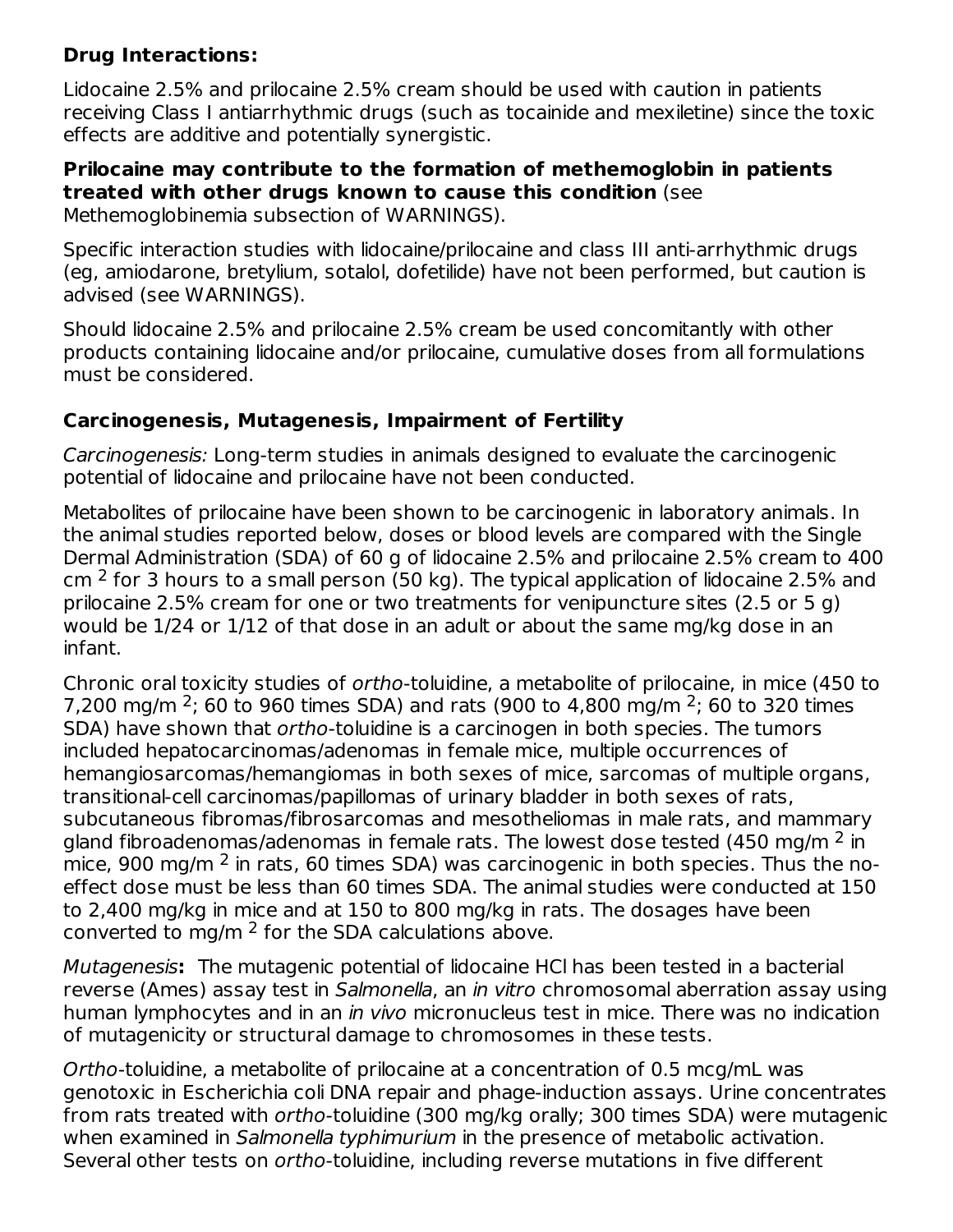Salmonella typhimurium strains in the presence or absence of metabolic activation and a study to detect single strand breaks in DNA of V79 Chinese hamster cells, were negative.

Impairment of Fertility: See Use in Pregnancy.

## **Use in Pregnancy: Teratogenic Effects: Pregnancy Category B.**

Reproduction studies with lidocaine have been performed in rats and have revealed no evidence of harm to the fetus (30 mg/kg subcutaneously; 22 times SDA). Reproduction studies with prilocaine have been performed in rats and have revealed no evidence of impaired fertility or harm to the fetus (300 mg/kg intramuscularly; 188 times SDA). There are, however, no adequate and well-controlled studies in pregnant women. Because animal reproduction studies are not always predictive of human response, lidocaine 2.5% and prilocaine 2.5% cream should be used during pregnancy only if clearly needed.

Reproduction studies have been performed in rats receiving subcutaneous administration of an aqueous mixture containing lidocaine HCl and prilocaine HCl at 1:1 (w/w). At 40 mg/kg each, a dose equivalent to 29 times SDA lidocaine and 25 times SDA prilocaine, no teratogenic, embryotoxic or fetotoxic effects were observed.

### **Labor and Delivery:**

Neither lidocaine nor prilocaine are contraindicated in labor and delivery. Should lidocaine 2.5% and prilocaine 2.5% cream be used concomitantly with other products containing lidocaine and/or prilocaine, cumulative doses from all formulations must be considered.

#### **Nursing Mothers:**

Lidocaine, and probably prilocaine, are excreted in human milk. Therefore, caution should be exercised when lidocaine 2.5% and prilocaine 2.5% cream is administered to a nursing mother since the milk: plasma ratio of lidocaine is 0.4 and is not determined for prilocaine.

## **Pediatric Use:**

Controlled studies of lidocaine 2.5% and prilocaine 2.5% cream in children under the age of seven years have shown less overall benefit than in older children or adults. These results illustrate the importance of emotional and psychological support of younger children undergoing medical or surgical procedures.

Lidocaine 2.5% and prilocaine 2.5% cream should be used with care in patients with conditions or therapy associated with methemoglobinemia (see Methemoglobinemia subsection of WARNINGS).

When using lidocaine 2.5% and prilocaine 2.5% cream in young children, especially infants under the age of 3 months, care must be taken to insure that the caregiver understands the need to limit the dose and area of application, and to prevent accidental ingestion (see DOSAGE AND ADMINISTRATION and Methemoglobinemia).

#### **In neonates (minimum gestation age: 37 weeks) and children weighing less than 20 kg, the area and duration of application should be limited (see TABLE 2 in Individualization of Dose).**

Studies have not demonstrated the efficacy of lidocaine 2.5% and prilocaine 2.5% cream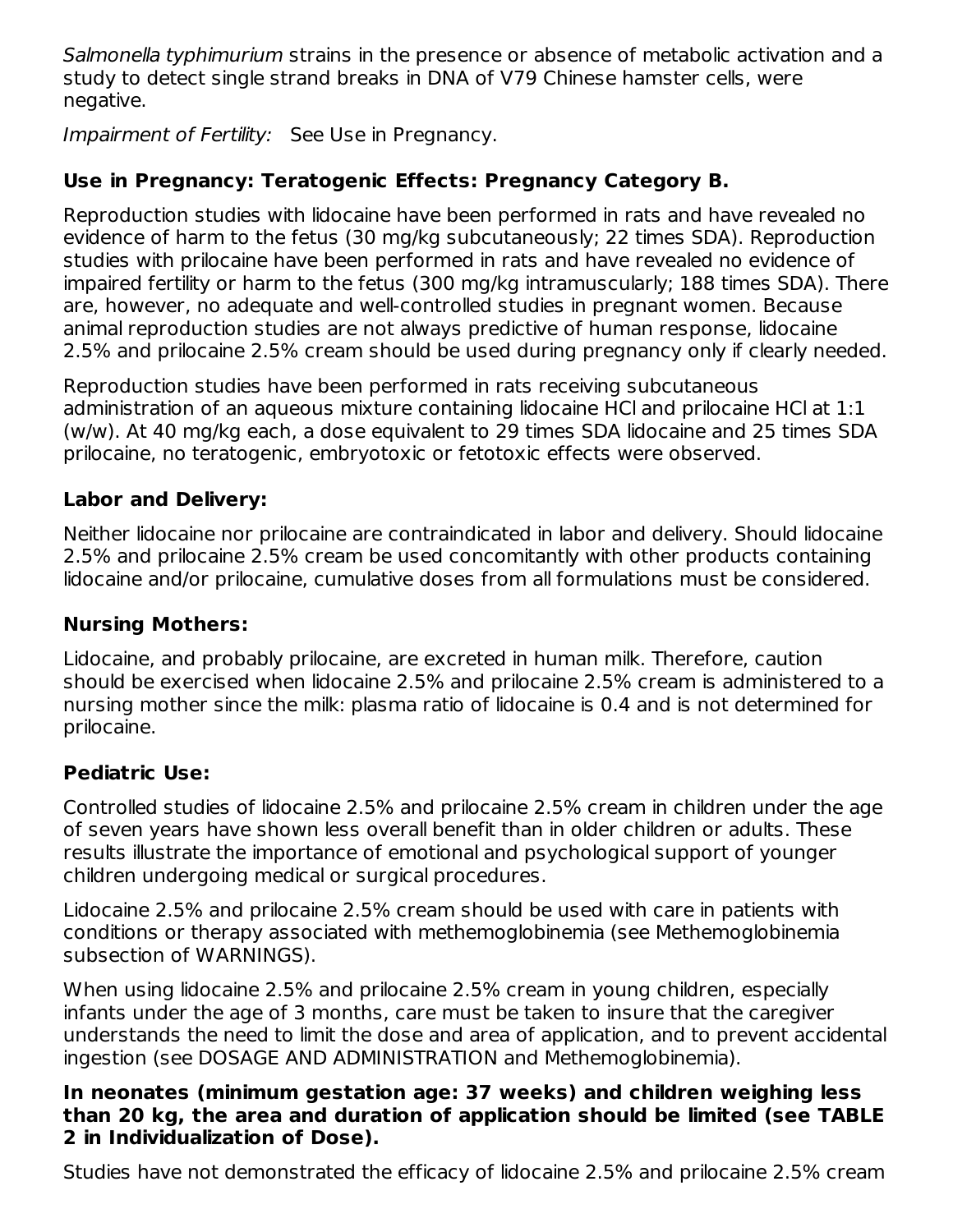for heel lancing in neonates.

## **Geriatric Use:**

Of the total number of patients in clinical studies of lidocaine 2.5% and prilocaine 2.5% cream, 180 were age 65 to 74 and 138 were 75 and over. No overall differences in safety or efficacy were observed between these patients and younger patients. Other reported clinical experience has not identified differences in responses between the elderly and younger patients, but greater sensitivity of some older individuals cannot be ruled out.

Plasma levels of lidocaine and prilocaine in geriatric and non-geriatric patients following application of a thick layer of lidocaine 2.5% and prilocaine 2.5% cream are very low and well below potentially toxic levels. However, there are no sufficient data to evaluate quantitative differences in systemic plasma levels of lidocaine and prilocaine between geriatric and non-geriatric patients following application of lidocaine 2.5% and prilocaine 2.5% cream.

Consideration should be given for those elderly patients who have enhanced sensitivity to systemic absorption. (See PRECAUTIONS.)

After intravenous dosing, the elimination half-life of lidocaine is significantly longer in elderly patients (2.5 hours) than in younger patients (1.5 hours). (See CLINICAL PHARMACOLOGY.)

## **ADVERSE REACTIONS**

To report SUSPECTED ADVERSE REACTIONS, contact Hi-Tech Pharmacal Co., Inc. at 1- 800-262-9010 or FDA at 1-800-FDA-1088 or www.fda.gov/medwatch.

**Localized Reactions:** During or immediately after treatment with lidocaine 2.5% and prilocaine 2.5% cream on intact skin, the skin at the site of treatment may develop erythema or edema or may be the locus of abnormal sensation. Rare cases of discrete purpuric or petechial reactions at the application site have been reported. Rare cases of hyperpigmentation following the use of lidocaine 2.5% and prilocaine 2.5% cream have been reported. The relationship to lidocaine 2.5% and prilocaine 2.5% cream or the underlying procedure has not been established. In clinical studies on intact skin involving over 1,300 lidocaine 2.5% and prilocaine 2.5% cream-treated subjects, one or more such local reactions were noted in 56% of patients, and were generally mild and transient, resolving spontaneously within 1 or 2 hours. There were no serious reactions that were ascribed to lidocaine 2.5% and prilocaine 2.5% cream.

Two recent reports describe blistering on the foreskin in neonates about to undergo circumcision. Both neonates received 1.0 g of lidocaine 2.5% and prilocaine 2.5% cream.

In patients treated with lidocaine 2.5% and prilocaine 2.5% cream on intact skin, local effects observed in the trials included: paleness (pallor or blanching) 37%, redness (erythema) 30%, alterations in temperature sensations 7%, edema 6%, itching 2% and rash, less than 1%.

In clinical studies on genital mucous membranes involving 378 lidocaine 2.5% and prilocaine 2.5% cream-treated patients, one or more application site reactions, usually mild and transient, were noted in 41% of patients. The most common application site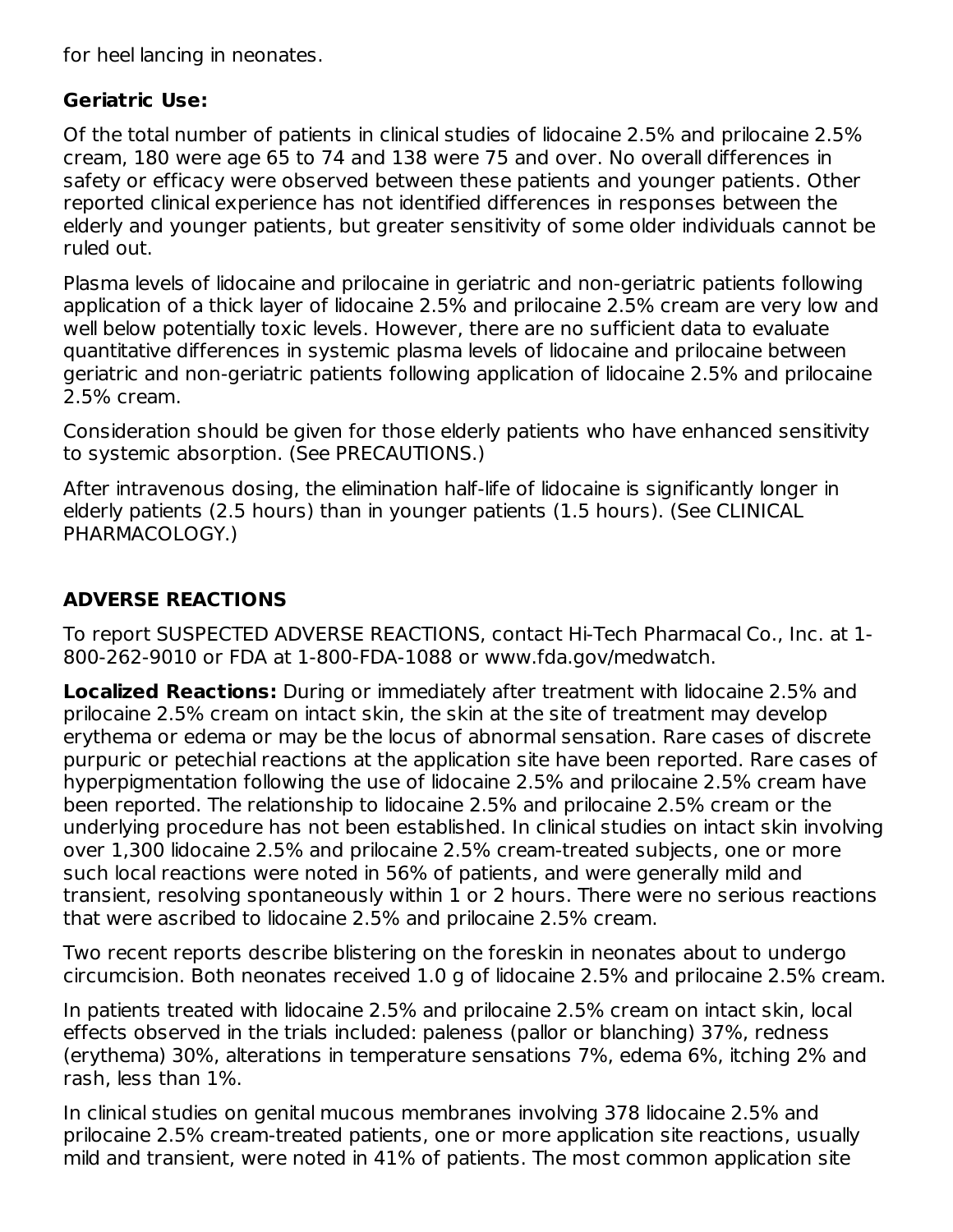reactions were redness (21%), burning sensation (17%) and edema (10%).

**Allergic Reactions:** Allergic and anaphylactoid reactions associated with lidocaine or prilocaine can occur. They are characterized by urticaria, angioedema, bronchospasm, and shock. If they occur they should be managed by conventional means. The detection of sensitivity by skin testing is of doubtful value.

**Systemic (Dose Related) Reactions:** Systemic adverse reactions following appropriate use of lidocaine 2.5% and prilocaine 2.5% cream are unlikely due to the small dose absorbed (see Pharmacokinetics subsection of CLINICAL PHARMACOLOGY). Systemic adverse effects of lidocaine and/or prilocaine are similar in nature to those observed with other amide local anesthetic agents including CNS excitation and/or depression (light-headedness, nervousness, apprehension, euphoria, confusion, dizziness, drowsiness, tinnitus, blurred or double vision, vomiting, sensations of heat, cold or numbness, twitching, tremors, convulsions, unconsciousness, respiratory depression and arrest). Excitatory CNS reactions may be brief or not occur at all, in which case the first manifestation may be drowsiness merging into unconsciousness. Cardiovascular manifestations may include bradycardia, hypotension and cardiovascular collapse leading to arrest.

## **OVERDOSAGE**

Peak blood levels following a 60 g application to 400 cm  $^2$  of intact skin for 3 hours are 0.05 to 0.16  $\mu$ g/mL for lidocaine and 0.02 to 0.10  $\mu$ g/mL for prilocaine. Toxic levels of lidocaine ( $> 5 \mu$ g/mL) and/or prilocaine ( $> 6 \mu$ g/mL) cause decreases in cardiac output, total peripheral resistance and mean arterial pressure. These changes may be attributable to direct depressant effects of these local anesthetic agents on the cardiovascular system. In the absence of massive topical overdose or oral ingestion, evaluation should include evaluation of other etiologies for the clinical effects or overdosage from other sources of lidocaine, prilocaine or other local anesthetics. Consult the package inserts for parenteral Xylocaine (lidocaine HCl) or Citanest (prilocaine HCl) for further information for the management of overdose.

## **DOSAGE AND ADMINISTRATION**

## **Adult Patients − Intact Skin**

- A thick layer of lidocaine 2.5% and prilocaine 2.5% cream is applied to intact skin and covered with an occlusive dressing (see INSTRUCTIONS FOR APPLICATION: ).
- **Minor Dermal Procedures:** For minor procedures such as intravenous cannulation and venipuncture, apply 2.5 grams of lidocaine 2.5% and prilocaine 2.5% cream (1/2 the 5 g tube) over 20 to 25 cm  $^2$  of skin surface for at least 1 hour. In controlled clinical trials using lidocaine 2.5% and prilocaine 2.5% cream, two sites were usually prepared in case there was a technical problem with cannulation or venipuncture at the first site.
- **Major Dermal Procedures:** For more painful dermatological procedures involving a larger skin area such as split thickness skin graft harvesting, apply 2 grams of lidocaine 2.5% and prilocaine 2.5% cream per 10 cm  $^2$  of skin and allow to remain in contact with the skin for at least 2 hours.
- **Adult Male Genital Skin:** As an adjunct prior to local anesthetic infiltration, apply a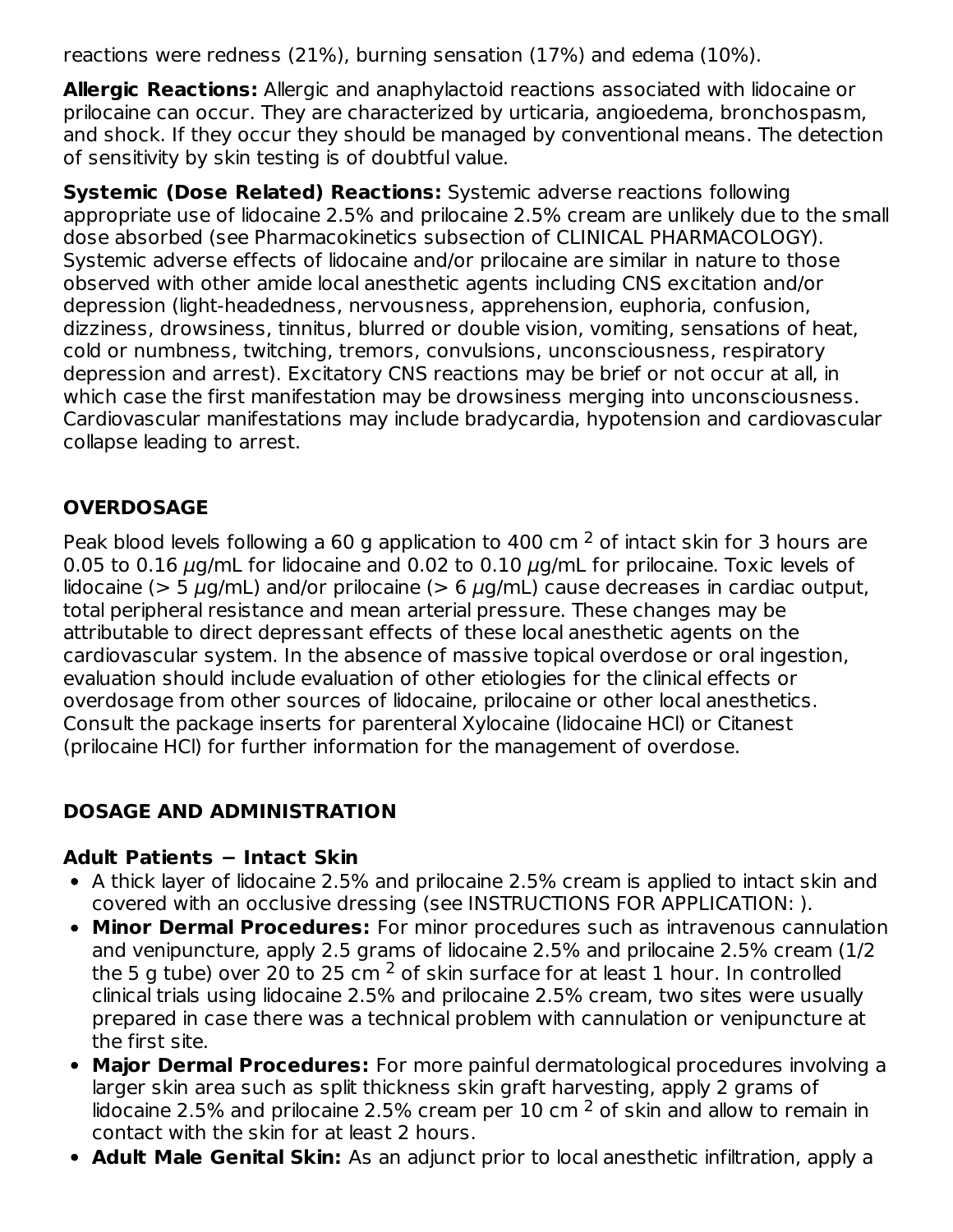thick layer of lidocaine 2.5% and prilocaine 2.5% cream (1 g/10 cm <sup>2</sup>) to the skin surface for 15 minutes. Local anesthetic infiltration should be performed immediately after removal of lidocaine 2.5% and prilocaine 2.5% cream.

Dermal analgesia can be expected to increase for up to 3 hours under occlusive dressing and persist for 1 to 2 hours after removal of the cream. The amount of lidocaine and prilocaine absorbed during the period of application can be estimated from the information in Table 2, \*\* footnote, in Individualization of Dose.

### **Adult Female Patients − Genital Mucous Membranes**

For minor procedures on the female external genitalia, such as removal of condylomata acuminata, as well as for use as pretreatment for anesthetic infiltration, apply a thick layer (5-10 grams) of lidocaine 2.5% and prilocaine 2.5% cream for 5 to 10 minutes.

Occlusion is not necessary for absorption, but may be helpful to keep the cream in place. Patients should be lying down during the lidocaine 2.5% and prilocaine 2.5% cream application, especially if no occlusion is used. The procedure or the local anesthetic infiltration should be performed immediately after the removal of lidocaine 2.5% and prilocaine 2.5% cream.

### **Pediatric Patients − Intact Skin**

The following are the maximum recommended doses, application areas and application times for lidocaine 2.5% and prilocaine 2.5% cream based on a child's age and weight:

| <b>Age and Body</b><br>Weight<br><b>Requirements</b> | <b>Maximum Total Dose of lidocaine</b><br>2.5% and prilocaine 2.5% cream | <b>Maximum</b><br><b>Application</b><br><b>Area</b> | <b>Maximum</b><br><b>Application</b><br><b>Time</b> |
|------------------------------------------------------|--------------------------------------------------------------------------|-----------------------------------------------------|-----------------------------------------------------|
| 0 up to 3 months or<br>$< 5$ kg                      | 1 <sub>g</sub>                                                           | 10 cm $^2$                                          | 1 hour                                              |
| 3 up to 12 months<br>and $>$ 5 kg                    | 2g                                                                       | 20 cm $2$                                           | 4 hours                                             |
| 1 to 6 years and $>$<br>10 <sub>kg</sub>             | 10q                                                                      | 100 cm $^2$                                         | 4 hours                                             |
| 7 to 12 years and $>$<br>$20$ kg                     | 20q                                                                      | 200 cm $^2$                                         | 4 hours                                             |

Please note: If a patient greater than 3 months old does not meet the minimum weight requirement, the maximum total dose of lidocaine 2.5% and prilocaine 2.5% cream should be restricted to that which corresponds to the patient's **weight**. (see INSTRUCTIONS FOR APPLICATION).

Practitioners should carefully instruct caregivers to avoid application of excessive amounts of lidocaine 2.5% and prilocaine 2.5% cream (see PRECAUTIONS).

When applying lidocaine 2.5% and prilocaine 2.5% cream to the skin of young children, care must be taken to maintain careful observation of the child to prevent accidental ingestion of lidocaine 2.5% and prilocaine 2.5% cream or the occlusive dressing. A secondary protective covering to prevent inadvertent disruption of the application site may be useful.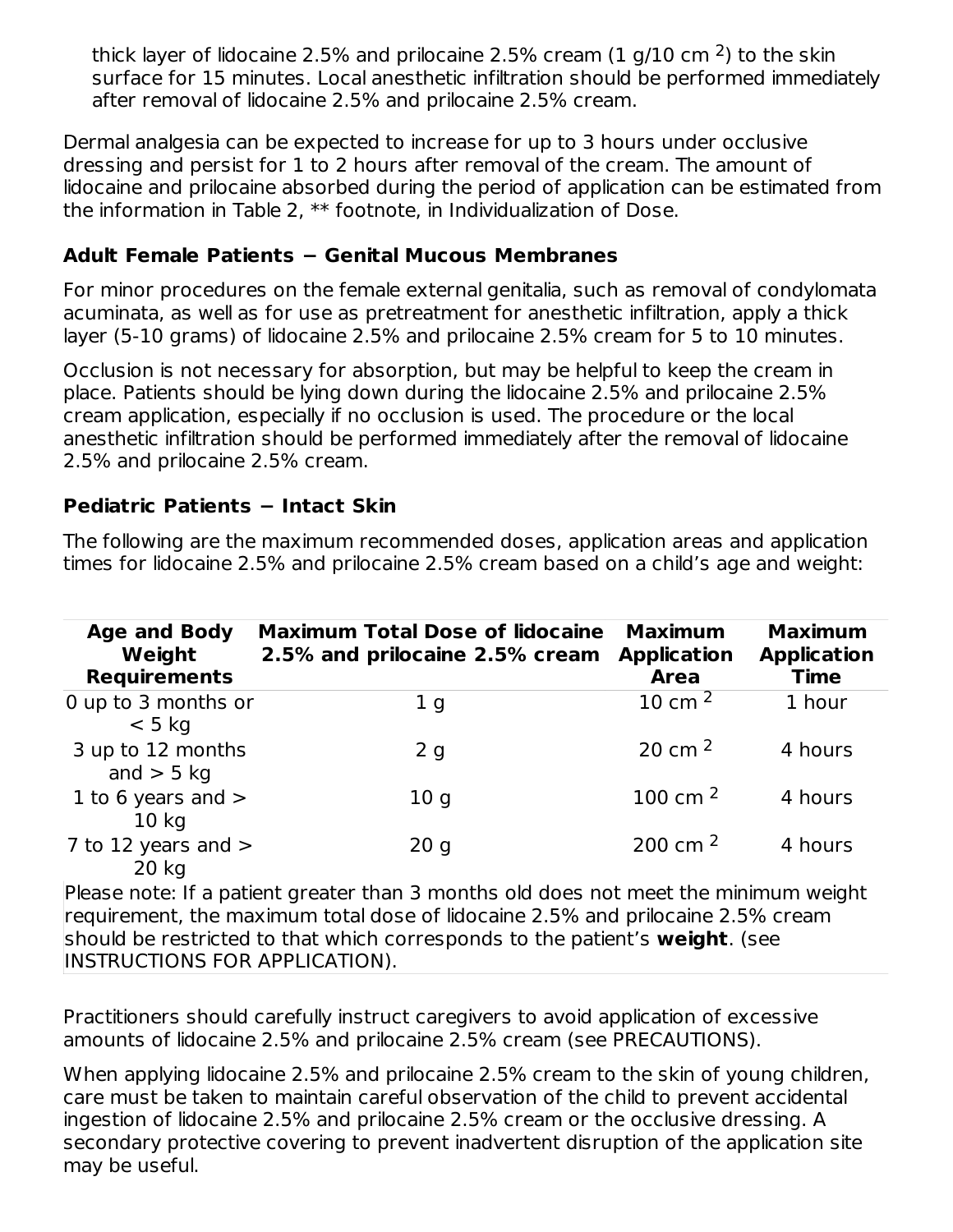**Lidocaine 2.5% and prilocaine 2.5% cream should not be used in neonates with a gestational age less than 37 weeks nor in infants under the age of 12 months who are receiving treatment with methemoglobin-inducing agents (see Methemoglobinemia subsection of WARNINGS).**

When lidocaine 2.5% and prilocaine 2.5% cream (lidocaine 2.5% and prilocaine 2.5%) is used concomitantly with other products containing local anesthetic agents, the amount absorbed from all formulations must be considered (see Individualization of Dose). The amount absorbed in the case of lidocaine 2.5% and prilocaine 2.5% cream is determined by the area over which it is applied and the duration of application under occlusion (see Table 2, \*\* footnote, in Individualization of Dose).

Although the incidence of systemic adverse reactions with lidocaine 2.5% and prilocaine 2.5% cream is very low, caution should be exercised, particularly when applying it over large areas and leaving it on for longer than 2 hours. The incidence of systemic adverse reactions can be expected to be directly proportional to the area and time of exposure (see Individualization of Dose).

#### **HOW SUPPLIED**

Lidocaine 2.5% and Prilocaine 2.5% Cream is available as the following:

NDC 68071-1625-3 Box of 30g

#### **NOT FOR OPHTALMIC USE.**

#### **KEEP CONTAINER TIGHTLY CLOSED AT ALL TIMES WHEN NOT IN USE.**

Store at controlled room temperature 15° to 30°C (59° to 86°F) [see USP].

Manufactured by: Hi-Tech Pharmacal Co., Inc. Amityville, NY 11701 Rev. 667:02 7/09 MG #16518

#### **INSTRUCTIONS FOR APPLICATION:**

To measure 1 gram of lidocaine 2.5% and prilocaine 2.5% cream, the cream should be gently squeezed out of the tube as a narrow strip that is 1.45 inches (3.7 cm) long and 0.26 inches (6.6 mm) wide. The strip of lidocaine 2.5% and prilocaine 2.5% cream should be contained within the lines of the diagram shown below.

 $\approx$  1 g strip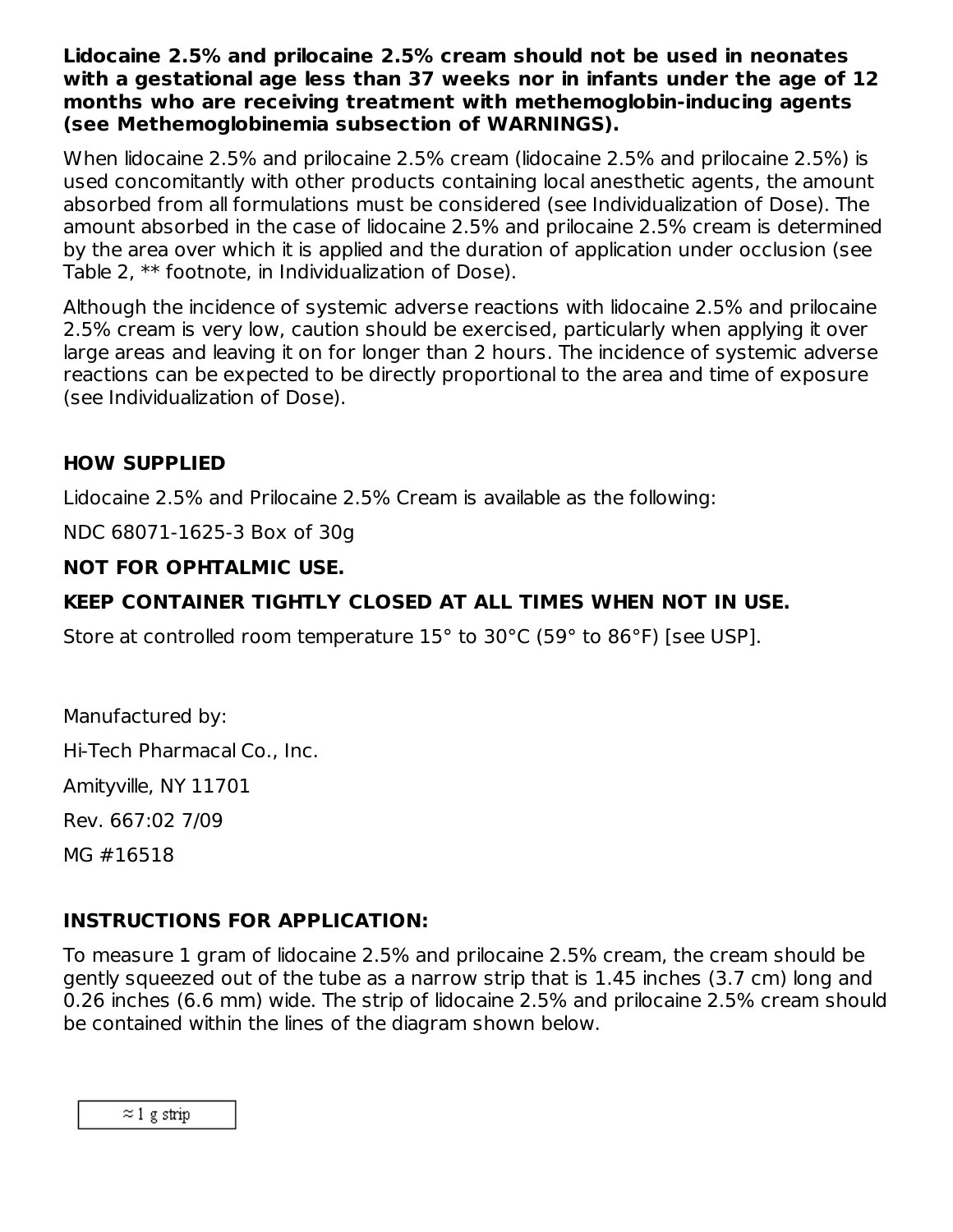#### 1.45 X 0.26 inches

Use the number of strips that equals your dose, like the examples in the table below.

Dosing Information  $1$  gram  $= 1$  strip  $2 \text{ grams} = 2 \text{ strips}$  $2.5$  grams  $= 2.5$  strips

For adult and pediatric patients, apply ONLY as prescribed by your physician.

If your child is below the age of 3 months or small for their age, please inform your doctor before applying lidocaine 2.5% and prilocaine 2.5% cream, which can be harmful, if applied over too much skin at one time in young children.

When applying lidocaine 2.5% and prilocaine 2.5% cream to the intact skin of young children, it is important that they be carefully observed by an adult in order to prevent the accidental ingestion of or eye contact with lidocaine 2.5% and prilocaine 2.5% cream.

Lidocaine 2.5% and prilocaine 2.5% cream must be applied to intact skin at least 1 hour before the start of a routine procedure and for 2 hours before the start of a painful procedure. A protective covering of the cream is not necessary for absorption but may be helpful to keep the cream in place.

If using a protective covering, your doctor will remove it, wipe off the lidocaine 2.5% and prilocaine 2.5% cream, clean the entire area with an antiseptic solution before the procedure. The duration of effective skin anesthesia will be at least 1 hour after removal of the protective covering.

## **PRECAUTIONS**

- 1. **Do not apply near eyes or on open wounds**.
- 2. **Keep out of reach of children.**
- 3. If your child becomes very dizzy, excessively sleepy, or develops duskiness of the face or lips after applying lidocaine 2.5% and prilocaine 2.5% cream, remove the cream and contact the child's physician at once.

Call your doctor for medical advice about side effects. You may report side effects to Hi-Tech Pharmacal Co., Inc. at 1-800-262-9010 or FDA at 1-800-FDA-1088.

Manufactured by:

Hi-Tech Pharmacal Co., Inc.

Amityville, NY 11701

Rev. 667:02 7/09

## **PRINCIPAL DISPLAY PANEL**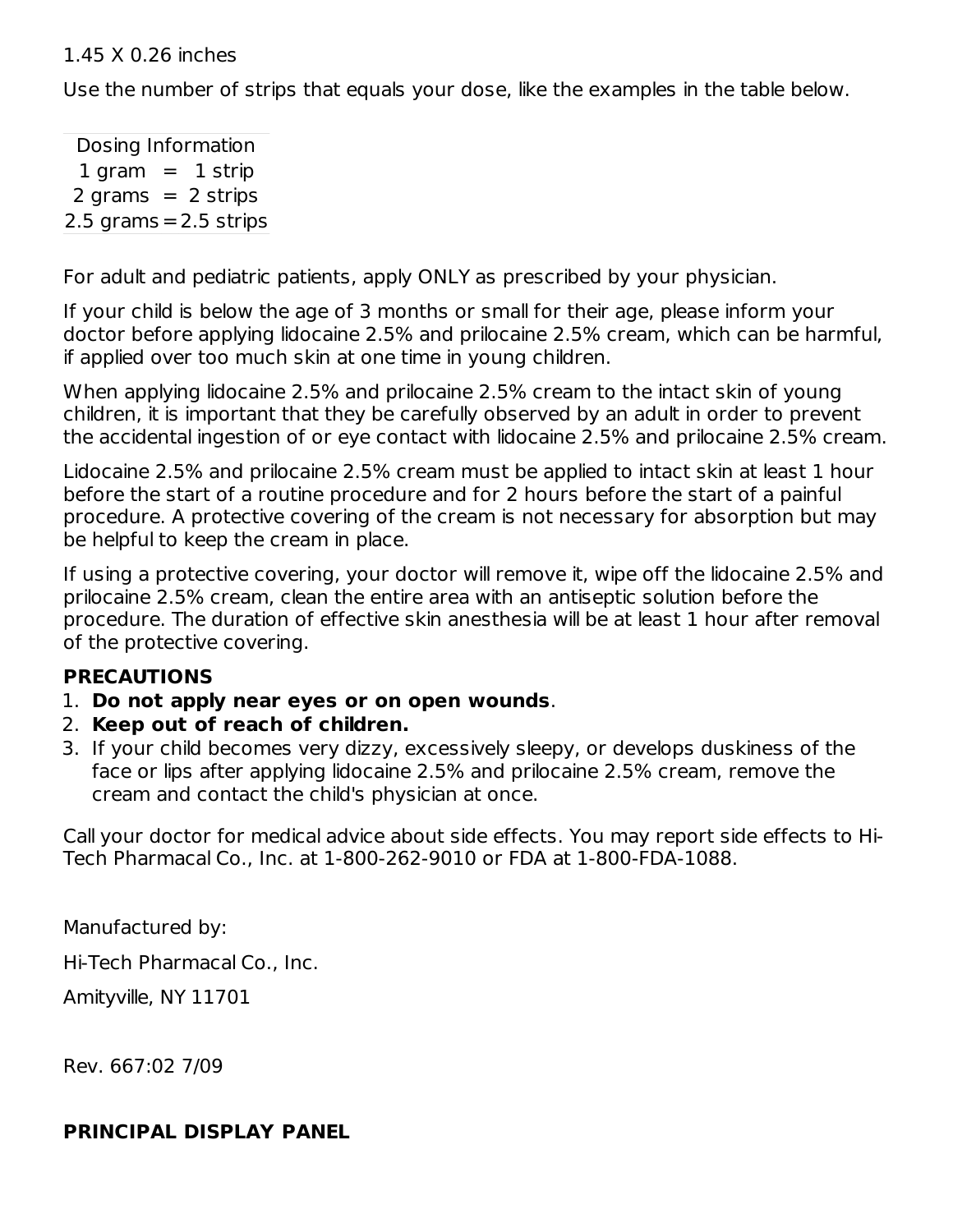

| <b>LIDOCAINE AND PRILOCAINE</b>                        |                            |                                                                                                               |              |                     |                          |                  |  |  |
|--------------------------------------------------------|----------------------------|---------------------------------------------------------------------------------------------------------------|--------------|---------------------|--------------------------|------------------|--|--|
| lidocaine and prilocaine cream                         |                            |                                                                                                               |              |                     |                          |                  |  |  |
|                                                        |                            |                                                                                                               |              |                     |                          |                  |  |  |
|                                                        | <b>Product Information</b> |                                                                                                               |              |                     |                          |                  |  |  |
| <b>Product Type</b>                                    |                            | <b>Item Code</b><br><b>HUMAN PRESCRIPTION</b><br>NDC:68071-1625(NDC:50383-<br><b>DRUG</b><br>(Source)<br>667) |              |                     |                          |                  |  |  |
| <b>Route of Administration</b>                         |                            | <b>TOPICAL</b>                                                                                                |              |                     |                          |                  |  |  |
|                                                        |                            |                                                                                                               |              |                     |                          |                  |  |  |
| <b>Active Ingredient/Active Moiety</b>                 |                            |                                                                                                               |              |                     |                          |                  |  |  |
|                                                        |                            | <b>Ingredient Name</b>                                                                                        |              |                     | <b>Basis of Strength</b> | <b>Strength</b>  |  |  |
|                                                        |                            | LIDOCAINE (UNII: 98PI200987) (LIDOCAINE - UNII:98PI200987)                                                    |              | <b>LIDOCAINE</b>    |                          | 25 mg in 1 g     |  |  |
|                                                        |                            | PRILOCAINE (UNII: 046035D44R) (PRILOCAINE - UNII:046035D44R)                                                  |              | <b>PRILOCAINE</b>   |                          | $25$ mg in $1$ g |  |  |
|                                                        |                            |                                                                                                               |              |                     |                          |                  |  |  |
| <b>Inactive Ingredients</b>                            |                            |                                                                                                               |              |                     |                          |                  |  |  |
| <b>Ingredient Name</b><br><b>Strength</b>              |                            |                                                                                                               |              |                     |                          |                  |  |  |
| <b>WATER (UNII: 059QF0KO0R)</b>                        |                            |                                                                                                               |              |                     |                          |                  |  |  |
| POLYOXYL 40 HYDROGENATED CASTOR OIL (UNII: 7YC686GQ8F) |                            |                                                                                                               |              |                     |                          |                  |  |  |
| SODIUM HYDROXIDE (UNII: 55X04QC32I)                    |                            |                                                                                                               |              |                     |                          |                  |  |  |
|                                                        |                            | <b>CARBOMER HOMOPOLYMER TYPE B (ALLYL SUCROSE CROSSLINKED) (UNII: Z135WT9208)</b>                             |              |                     |                          |                  |  |  |
|                                                        |                            |                                                                                                               |              |                     |                          |                  |  |  |
| <b>Product Characteristics</b>                         |                            |                                                                                                               |              |                     |                          |                  |  |  |
| Color                                                  | white (white to off-white) |                                                                                                               | <b>Score</b> |                     |                          |                  |  |  |
| <b>Shape</b>                                           |                            |                                                                                                               |              | <b>Size</b>         |                          |                  |  |  |
| <b>Flavor</b>                                          |                            |                                                                                                               |              | <b>Imprint Code</b> |                          |                  |  |  |
| <b>Contains</b>                                        |                            |                                                                                                               |              |                     |                          |                  |  |  |
|                                                        |                            |                                                                                                               |              |                     |                          |                  |  |  |
|                                                        |                            |                                                                                                               |              |                     |                          |                  |  |  |
| <b>Packaging</b>                                       |                            |                                                                                                               |              |                     |                          |                  |  |  |